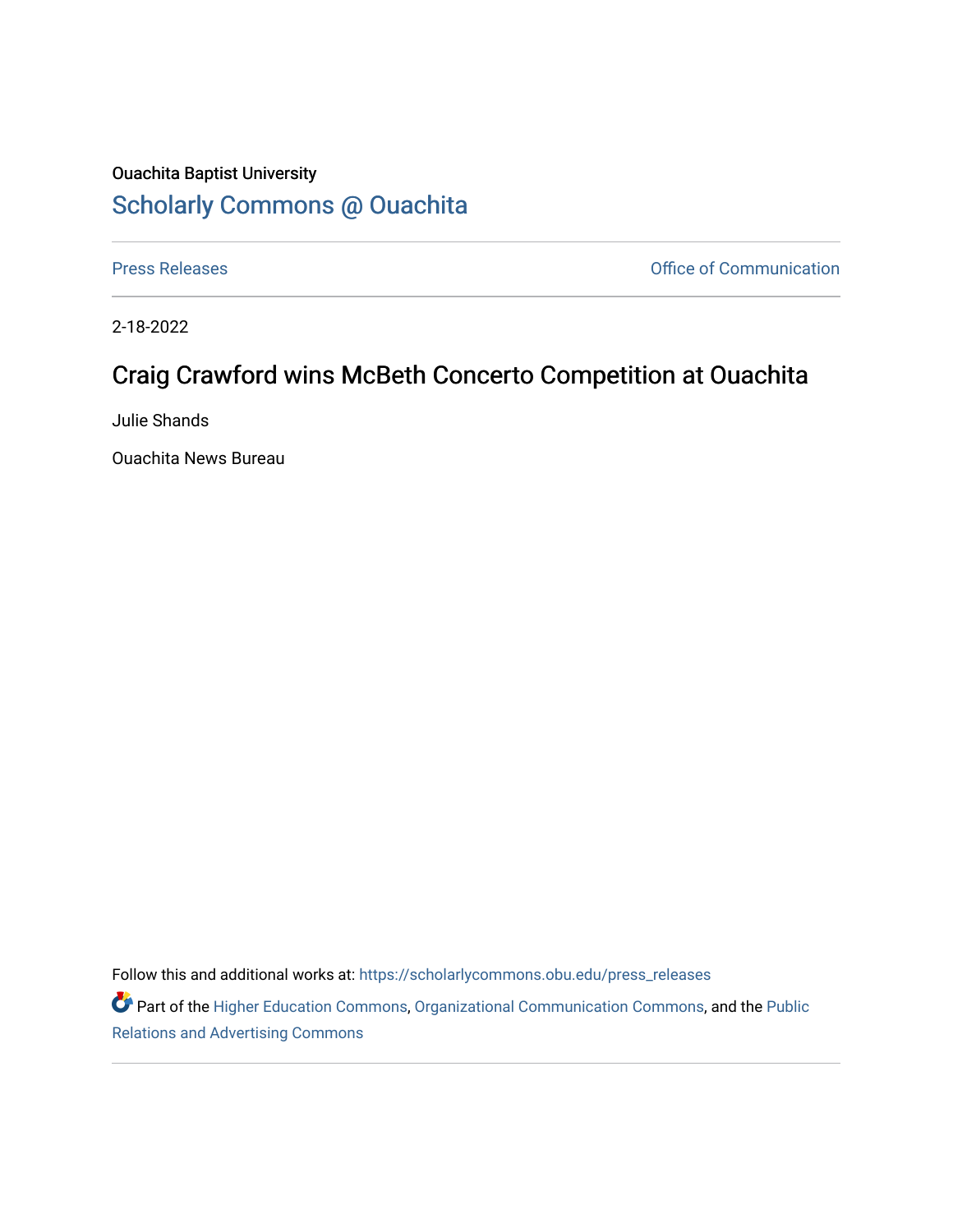## **BAPTIST UNIVERS**



For immediate release **Craig Crawford wins McBeth Concerto Competition at Ouachita** *By Julia Shands* February 18, 2022 For more information, contact OBU's news bureau at [newsbureau@obu.edu](mailto:newsbureau@obu.edu) or (870) 245-5208

ARKADELPHIA, Ark.—Ouachita Baptist University senior Craig Crawford won the 2021 W. Francis and Mary McBeth Wind and Percussion Concerto Competition held in December in Ouachita's McBeth Recital Hall. Crawford took first place performing *Fantasia* by Claude T. Smith on saxophone.

Crawford is an instrumental music performance major from Texarkana, Texas. He received an award of \$500 for his performance and will perform as a featured soloist with the Ouachita Wind Ensemble in March.

"I felt like I had a lot to prove going into the competition," Crawford said. "I was pretty ecstatic because I felt like I played well, and I knew that the other competitors were genuinely happy for me, which is a luxury amongst music programs. It was also really cool because the other winners came from the saxophone studio, and I played with them throughout the semester in saxophone quartet."



*Photo 1* Craig Crawford